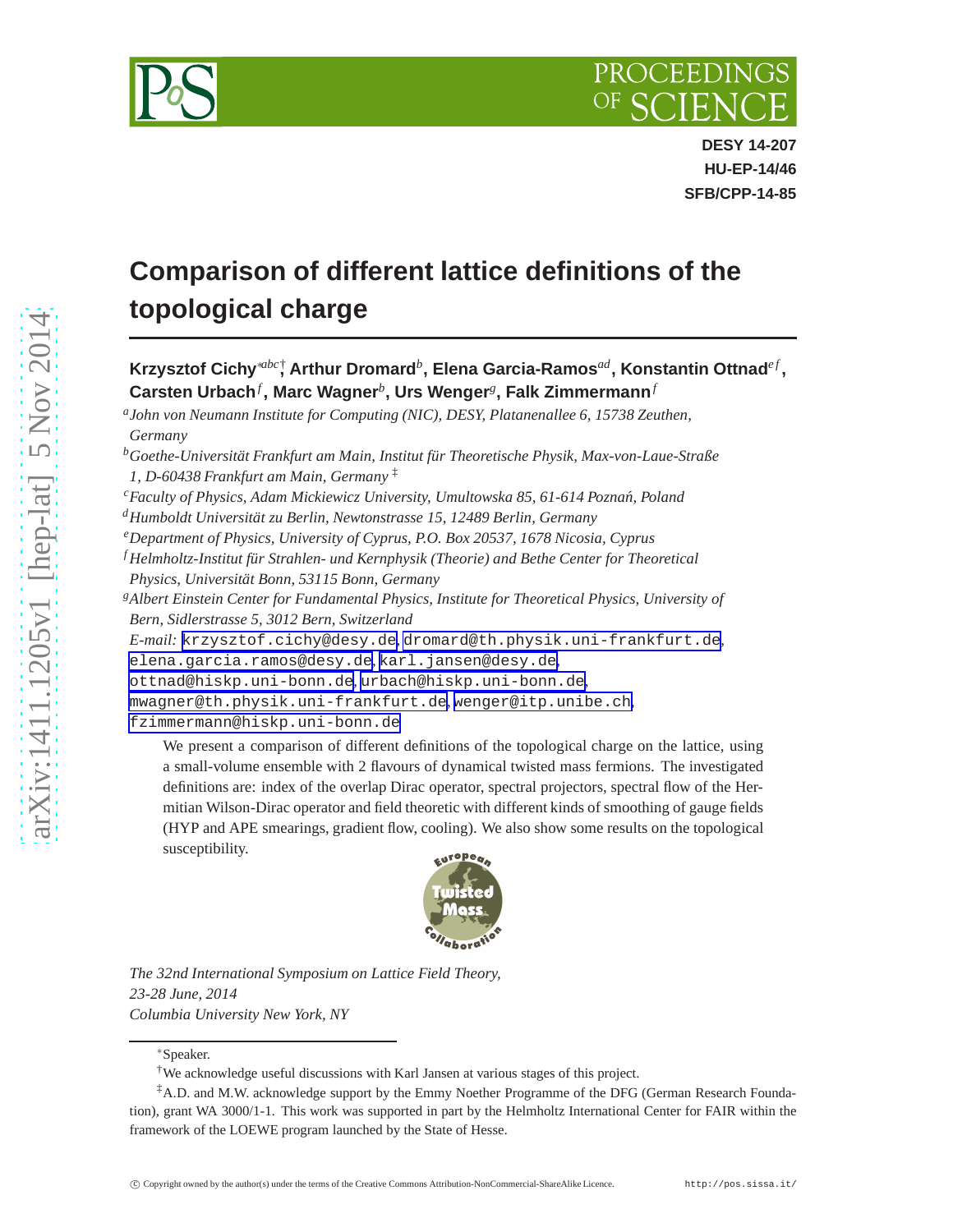## **1. Introduction**

Gauge fields in QCD can be characterized by an integer number, the topological charge, that is related to their topological properties. Such properties play a central role in understanding the structure of the QCD vacuum. At the same time, topological excitations do not appear in perturbation theory – hence, a non-perturbative approach is essential to understand topology in QCD. The most successful non-perturbative approach is to use the lattice as a regulator. However, for many years it was unclear how to properly define the topological charge on the lattice. The proposed definitions had their flaws or were impractically expensive numerically. Only in the recent years, significant progress has been achieved with the advent of new theoretically sound definitions.

The aim of this proceeding and an upcoming paper [\[1](#page-6-0)] is to critically compare the various definitions of the topological charge and argue that the theoretical progress of the past few years finally makes it possible to resolve the topological issues in QCD in an unambiguous way. The outline of the current proceeding is as follows. In Sec. 2, we shortly review the definitions that we used. Sec. 3 shows our comparison of different definitions and discusses it. Sec. 4 concludes.

## **2. Short review of lattice definitions of the topological charge**

The lattice definitions of the topological charge (denoted by *Q*) that we have used are summarized in Tab. [1.](#page-2-0) Below, we include their short review. For a more comprehensive discussion, we refer to our upcoming paper [\[1](#page-6-0)] and to original papers.

- **Index of the overlap Dirac operator.** Chirally symmetric fermionic discretizations allow exact zero modes of the Dirac operator. The famous Atiyah-Singer index theorem relates the topological charge to the number of zero modes of the Dirac operator:  $Q = n - n_+$ , where  $n_{+}$  are, respectively, the number of zero modes in the positive and in the negative chirality sector. This definition is theoretically sound [\[2](#page-6-0)], it does not require renormalization and it provides integer values of the topological charge. It is also unique, up to the dependence on the *s* parameter of the kernel of the overlap Dirac operator (which is, however, only a cut-off effect). This definition has been known for many years and its only disadvantage is practical – the cost of using overlap fermions is approximately two orders of magnitude larger than for e.g. Wilson fermions.
- **Wilson-Dirac operator spectral flow**. This definition is equivalent to the index of the overlap Dirac operator [\[3\]](#page-6-0). One considers the mass dependence of the eigenvalues of the Hermitian Wilson-Dirac operator  $D^{\dagger}D + m^2$ . Tracing the evolution of each eigenvalue, one counts the number of net crossings of zero in a given mass range, i.e. the difference of crossing from above and from below. This net number of crossings corresponds to the index of the overlap operator at a corresponding value of the *s* parameter. As such, this definition has all the advantages of the overlap index definition, at a lower cost. However, in practice it might be difficult to resolve the crossings in an unambiguous way (in particular at coarse lattice spacings) and hence additional computations may be needed to clarify these ambiguities.
- **Spectral projectors.** This is another fermionic definition, introduced in Refs. [\[4, 5](#page-6-0)]. It defines a projector to the subspace of eigenmodes of *D* †*D* with eigenvalues below a certain threshold  $M^2$ . Using this projector, one can stochastically evaluate the topological charge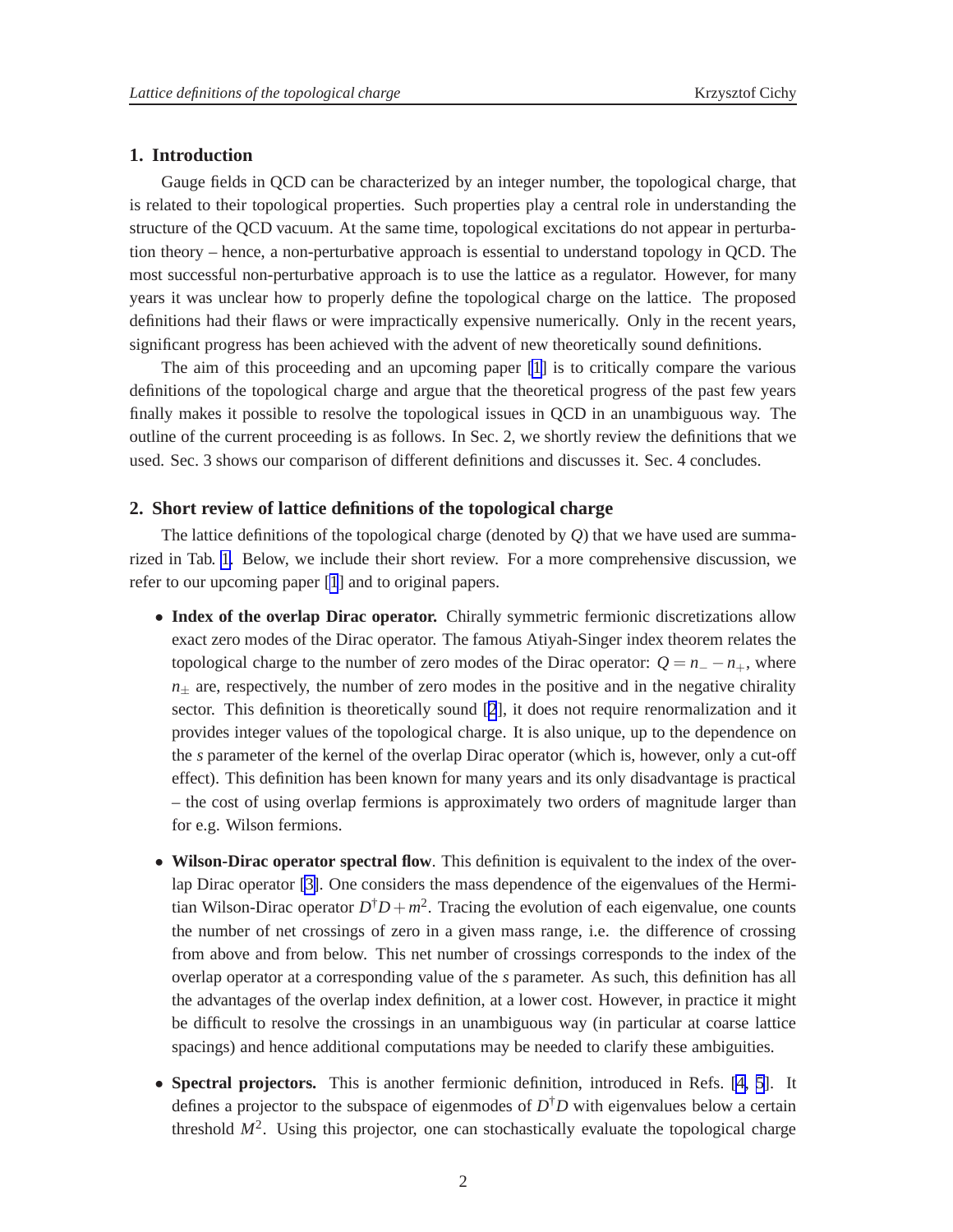<span id="page-2-0"></span>

| nr             | full name                                 | smearing                 | short name                    | type                      |
|----------------|-------------------------------------------|--------------------------|-------------------------------|---------------------------|
| $\mathbf{1}$   | index of overlap Dirac operator $s = 0.4$ | $\overline{\phantom{0}}$ | index nonSmear $s = 0.4$      | $\mathbf{F}$              |
| $\mathfrak{2}$ | index of overlap Dirac operator $s = 0.0$ |                          | index nonSmear $s = 0$        | $\boldsymbol{\mathrm{F}}$ |
| 3              | index of overlap Dirac operator $s = 0.0$ | HYP1                     | index HYP1 $s = 0$            | ${\bf F}$                 |
| $\overline{4}$ | Wilson-Dirac op. spectral flow $s = 0.75$ | HYP1                     | SF HYP1 $s = 0.75$            | F                         |
| 5              | Wilson-Dirac op. spectral flow $s = 0.0$  | HYP1                     | SF HYP1 $s = 0.0$             | $\mathbf{F}$              |
| 6              | Wilson-Dirac op. spectral flow $s = 0.5$  | HYP5                     | SF HYP5 $s = 0.5$             | ${\bf F}$                 |
| $\tau$         | Wilson-Dirac op. spectral flow $s = 0.0$  | HYP5                     | SF HYP5 $s = 0.0$             | $\boldsymbol{\mathrm{F}}$ |
| 8              | spectral projectors $M^2 = 0.00003555$    | $\overline{\phantom{0}}$ | spec. proj. $M^2 = 0.0000355$ | $\boldsymbol{\mathrm{F}}$ |
| 9              | spectral projectors $M^2 = 0.0004$        | $\qquad \qquad -$        | spec. proj. $M^2 = 0.0004$    | $\boldsymbol{\mathrm{F}}$ |
| 10             | spectral projectors $M^2 = 0.0010$        | $\overline{\phantom{0}}$ | spec. proj. $M^2 = 0.0010$    | ${\bf F}$                 |
| 11             | spectral projectors $M^2 = 0.0015$        |                          | spec. proj. $M^2 = 0.0015$    | ${\bf F}$                 |
| 12             | improved field theoretic                  | GFt <sub>0</sub>         | GF flow time $t_0$            | G                         |
| 13             | improved field theoretic                  | $GF2t_0$                 | GF flow time $2t_0$           | $\mathbf G$               |
| 14             | improved field theoretic                  | $GF3t_0$                 | GF flow time $3t_0$           | G                         |
| 15             | improved field theoretic                  |                          | impr. FT nonSmear             | G                         |
| 16             | improved field theoretic                  | HYP10                    | impr. FT HYP10                | G                         |
| 17             | improved field theoretic                  | HYP40                    | impr. FT HYP40                | G                         |
| 18             | improved field theoretic                  | APE10                    | impr. FT APE10                | G                         |
| 19             | improved field theoretic                  | APE30                    | impr. FT APE30                | G                         |
| 20             | naive field theoretic                     | APE10                    | naive FT APE10                | G                         |
| 21             | naive field theoretic                     | APE30                    | naive FT APE30                | G                         |
| 22             | improved field theoretic                  | impr. cool.              | impr. FT impr. cool. 10       | $\mathbf G$               |
| 23             | improved field theoretic                  | impr. cool.              | impr. FT impr. cool. 30       | $\mathbf G$               |
| 24             | naive field theoretic                     | impr. cool.              | naive FT impr. cool. 10       | G                         |
| 25             | naive field theoretic                     | impr. cool.              | naive FT impr. cool. 30       | G                         |
| 26             | improved field theoretic                  | basic cool.              | impr. FT basic cool. 10       | $\mathbf G$               |
| 27             | improved field theoretic                  | basic cool.              | impr. FT basic cool. 30       | $\mathbf G$               |
| 28             | naive field theoretic                     | basic cool.              | naive FT basic cool. 10       | G                         |
| 29             | naive field theoretic                     | basic cool.              | naive FT basic cool. 30       | G                         |

**Table 1:** The relevant characteristics of each topological charge definition. For each definition, we give a number, full name, type of smearing of gauge fields (- = no smearing, HYP*n* = *n* iterations of HYP smearing,  $APEn = n$  iterations of  $APE$  smearing,  $GF =$  gradient flow at flow time *t*, cool. = improved or basic cooling, explained in text), short name (used in plots) and definition type (G=gluonic, F=fermionic).

 $Q = Tr{y<sub>S</sub> P<sub>M</sub>}$ . For chirally symmetric fermions, such a definition is again equivalent to the index (i.e. it is a stochastic way of counting the zero modes), while for non-chirally symmetric fermions it still gives a clean definition, although chirality of modes is  $\pm 1$  +  $\mathcal{O}(a^2)$  and renormalization with  $Z_s/Z_P$  is needed. In the spectral projector formulation, the topological charge depends on the *M* parameter, however, this dependence is a cut-off effect. Due to the stochastic ingredient and to cut-off effects, the extracted value of the topological charge is non-integer, which, however, poses no theoretical problem. For the computation of the topological susceptibility using this approach, see Ref. [\[6](#page-6-0)].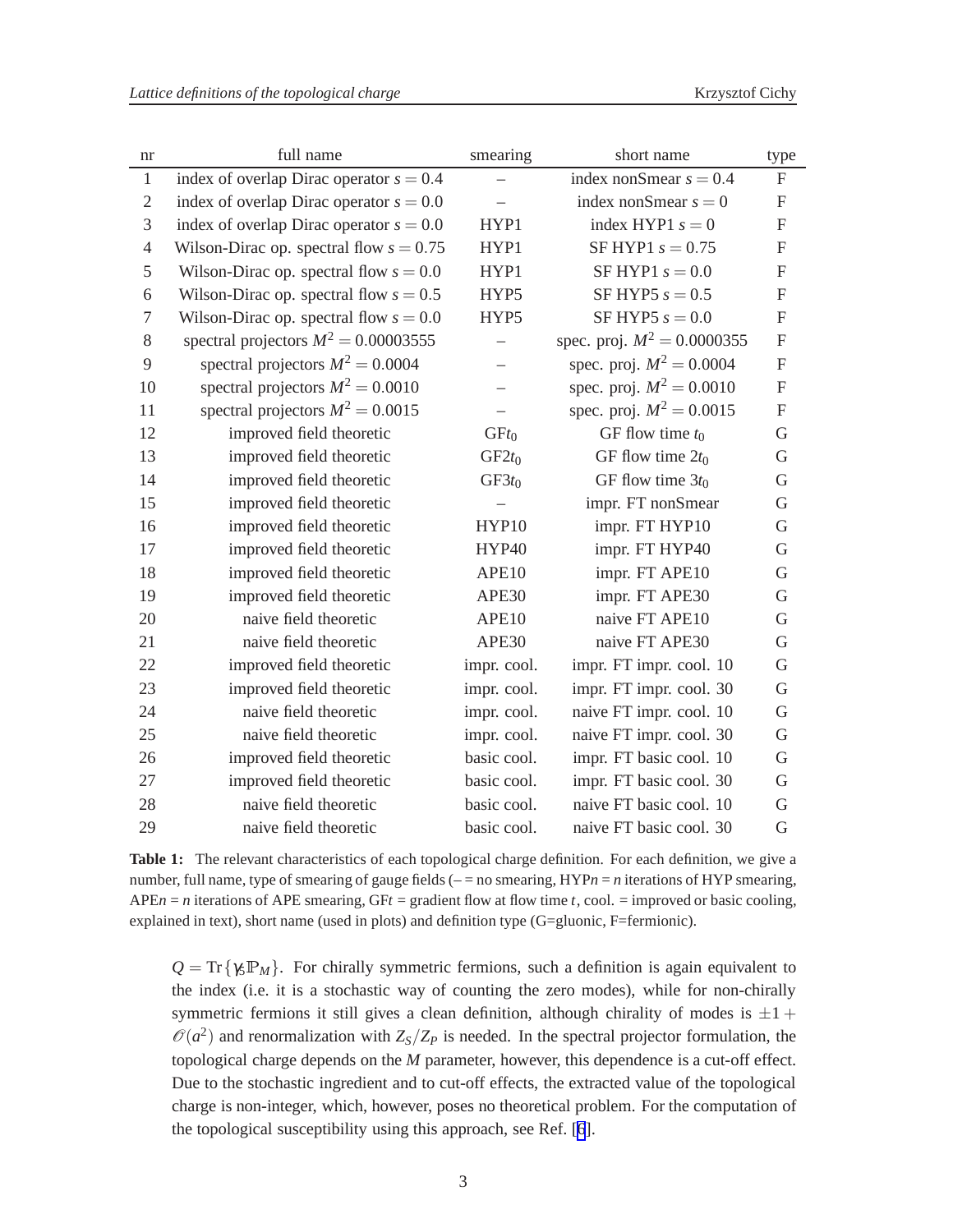- **Field theoretic.** This definition is conceptually very different from the fermionic ones discussed above, as it is purely gluonic. Historically, it is the oldest definition, since it is usually cheap to compute and it is very natural, since in the continuum, the topological charge is given by  $Q = \frac{1}{324}$  $\frac{1}{32\pi^2} \int d^4x \mathcal{E}_{\mu\nu\rho\sigma}$ tr $[F_{\mu\nu}(x)F_{\rho\sigma}(x)]$ . On the lattice, one has to choose some discretization for the field-strength tensor  $F_{\mu\nu}$  (we apply the simplest discretization using only plaquettes ("naive"), as well as an improved version using also  $2 \times 2$  and  $3 \times 3$  Wilson loops). This leads to short-distance singularities that need to be removed using some smoothing ("filtering") procedure. The commonly used methods to do this are shortly discussed below.
	- **Gradient flow** the method recently introduced by Lüscher [[7](#page-6-0)] is a rigorous way of smoothing of gauge fields and it can be shown to be free of divergences to all orders in perturbation theory [\[8\]](#page-6-0). As such, it provides a theoretically sound definition of the topological charge, which requires no renormalization. It is also much cheaper with respect to the index of the overlap operator. We consider the gradient flow using the Wilson gauge action at flow times  $t_0$ ,  $2t_0$  and  $3t_0$ .
	- **Cooling** an iterative minimization of the lattice action, eliminates rough topological fluctuations, but keeps large instantons unchanged and decreases the UV noise [[9](#page-6-0), [10](#page-6-0), [11](#page-6-0), [12\]](#page-6-0). This procedure has been extensively used in the past. It can be thought of as a discrete version of gradient flow. It can be matched to gradient flow [\[13](#page-6-0)], which gives it more theoretical justfication. No renormalization is required. We consider 10 or 30 steps of 2 versions of cooling:
		- $\ast$  basic cooling lattice action to minimize contains only  $1 \times 1$  plaquettes,
		- $\ast$  improved cooling also 2  $\times$  2 and 3  $\times$  3 Wilson loops [\[14](#page-6-0)].
	- **APE/HYP smearing** a discrete procedure that eliminates short-distance fluctuations, introduced in Refs. [\[15](#page-6-0), [16](#page-6-0)]. It requires additive and multiplicative renormalization. For HYP, we used  $\alpha_1 = 0.75$ ,  $\alpha_2 = 0.6$  and  $\alpha_3 = 0.3$ . For APE,  $\alpha = 0.45$ . Again, we consider 10 or 30 steps of smearing.

#### **3. Results**

#### **3.1 Lattice setup**

We use a single ensemble of maximally twisted mass fermions [\[17](#page-6-0), [18\]](#page-6-0) with  $N_f = 2$  flavours, with  $\beta = 3.9$ ,  $L/a = 16$ ,  $a\mu = 0.004$  (corresponding to a pion mass of approx. 340 MeV in infinite volume),  $a \approx 0.079$  fm, hence a small physical volume of  $L \approx 1.3$  fm. For more details about this ensemble, we refer to Ref. [[19\]](#page-6-0). In our upcoming paper [[1](#page-6-0)], we will also consider other ensembles to study the behaviour of topological charge and topological susceptibility towards the continuum limit.

#### **3.2 Correlation between different definitions**

Our main result is the correlation matrix between different definitions of the topological charge, presented as a colour-coded graph in Fig. [1.](#page-4-0) We summarize here some conclusions.

• The general level of correlations between different definitions is very high – between 80% and nearly 100%. In particular, the topological charge extracted with the field theoretic definition but with different kinds of smoothing is typically 90-100% correlated.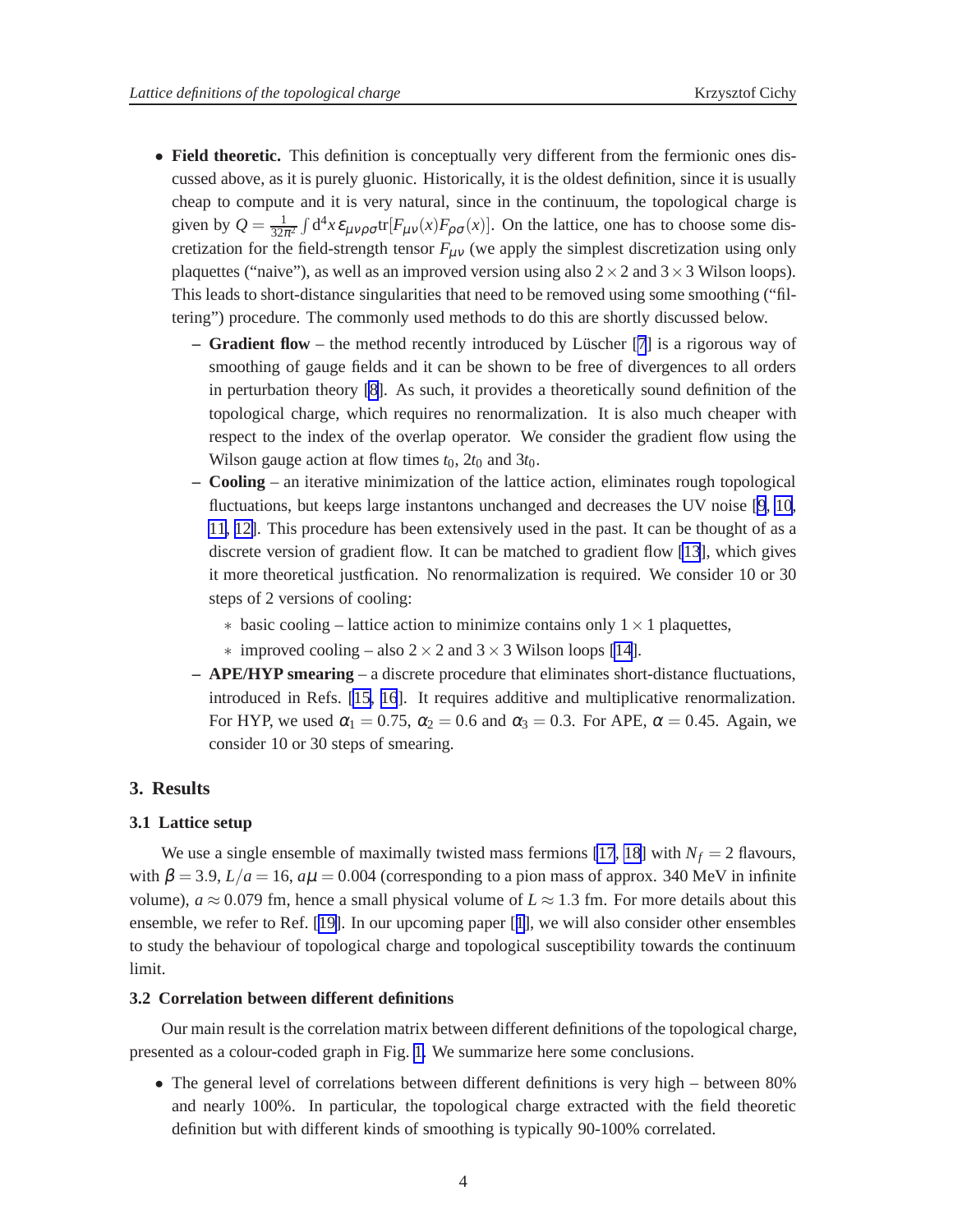<span id="page-4-0"></span>

**Figure 1:** Correlation matrix between different definitions of the topological charge. Cool colours correspond to low correlations (blue: approx. no correlation), while warm colours denote large correlations (dark red: approx. perfect correlation). The employed definitions are all the ones contained in Tab. [1.](#page-2-0)

- Exceptions to these rule are: field theoretic definition without any smoothing (where basically noise is extracted) and spectral projectors, for which the results are contaminated by the stochastic ingredient (correlation of 40-70% with other definitions).
- There is rather significant dependence of the index definition (extracted both from overlap and Wilson-Dirac spectral flow) on the mass parameter *s*. In certain cases, the correlation can drop even below 60%. This can be attributed to very bad locality properties of the overlap operator for some values of  $s$ , in particular  $s = 0$  (nonSmear) yields a very small decay rate of the overlap operator – for more details, see Ref. [[20\]](#page-6-0).
- The spectral projector definition shows a significant dependence on the parameter  $M^2$ . For the lowest considered  $M^2$ , the mode number is around 5, which means that not all zero modes are counted. For higher values of  $M^2$  the correlation with other definitions increases up to some value where noise starts to dominate and the correlation again decreases.
- Gradient flow shows very similar results at different flow times  $(t_0, 2t_0$  and  $3t_0$ ). Comparing to other definitions, better correlations are always observed with 30 rather than 10 steps of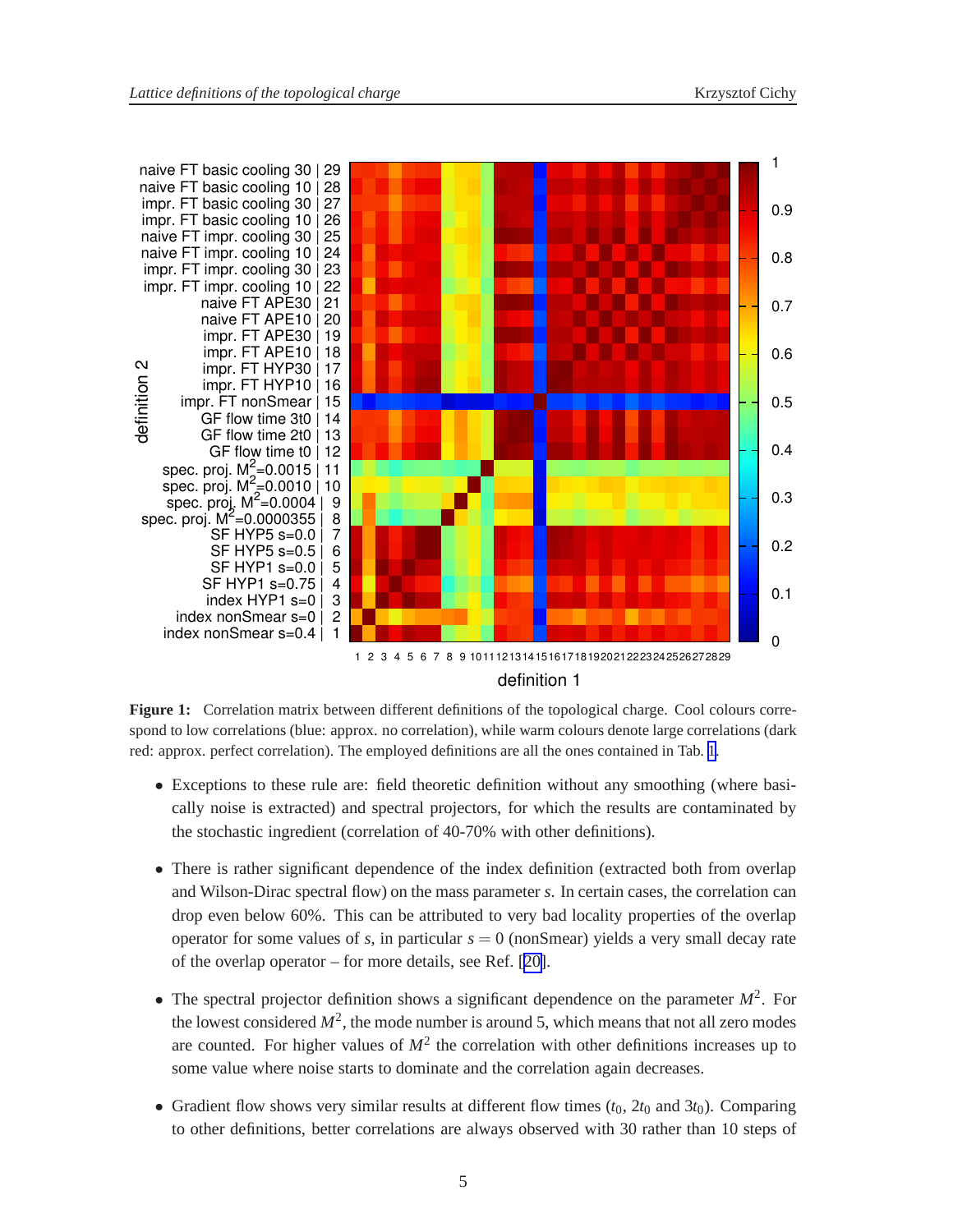

**Figure 2:** Topological susceptibility from different definitions. All the values are renormalized, except for HYP/APE, where the renormalization was not yet computed systematically, but the renormalization factor was estimated to be rather small, corresponding to a less than 5-percent shift upwards of  $a\chi^{1/4}$ . The employed definitions are all the ones contained in Tab. [1.](#page-2-0)

smearing or improved cooling, for both the naive and improved definition of the topological charge. This is not true for basic cooling, where correlations tend to be very similar for 10 and 30 cooling steps. This results from the underlying dependencies between gradient flow and cooling/smearing. We will comment more on this issue in the concluding part of this proceeding.

### **3.3 Topological susceptibility from different definitions**

In Fig. 2, we show the results for the topological susceptibility for our test ensemble. The values of the susceptibility are for almost all methods within approx. 10% of the value  $a\chi^{1/4} \approx 0.09$ . Hence, although the values are not strictly compatible for different definitions, the differences can plausibly be attributed to cut-off effects. The values which are more than 10% off from 0.09 result from some flaws of the employed definitions: bad locality of the overlap Dirac operator (index nonSmear  $s = 0$ ), too small value of  $M^2$  in spectral projectors or large UV fluctuations for the field theoretic definition on non-smoothed gauge fields.